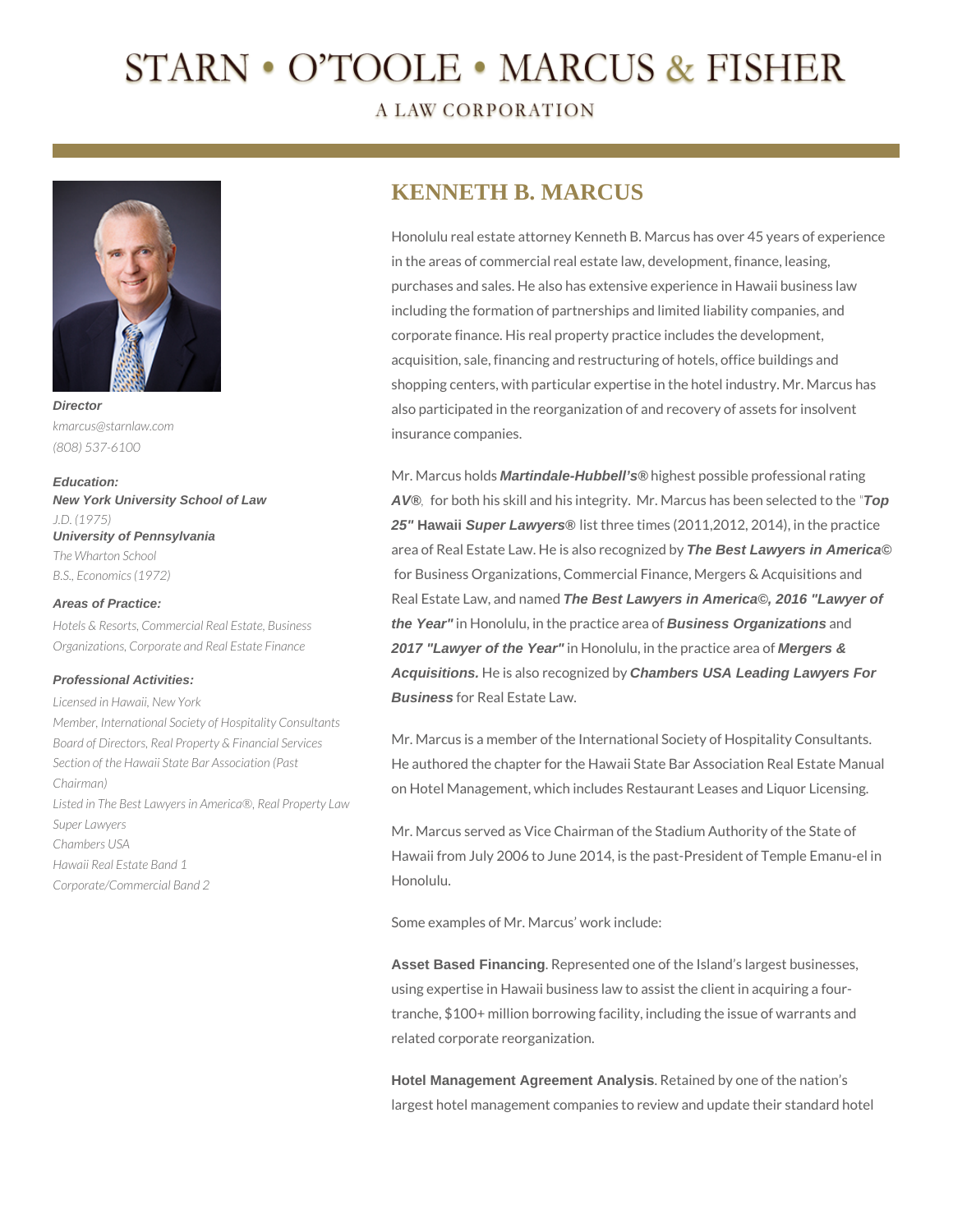management contract.

**Hotel Development Workout**. Represented developer of large resort development in negotiating workout and buyout of interests of lenders and investors.

**Formation of Real Estate Investment Funds.** Organized complex, multi-tier investment funds formed for investments in the United States, Mexico and Asian properties.

**Resort Development.** Represented clients in development of urban businessmen's hotels in the United States and Mexico, resort/hotel/golf development in the United States and Mexico.

**Management Agreement Auction**. Represented owner of 5-star resort in soliciting proposals from the nation's largest management companies, reviewing and negotiating those proposals and negotiation of joint venture/hotel management relationships with chosen operator.

**Hotel Acquisitions**. Successfully represented purchasers of hotel properties in Hawaii and nationwide, ranging from single, limited service properties to portfolio purchase of 24 full-service hotels.

**Hotel Sales**. Represented sellers of major resort properties.

**Hotel Management Agreements**. Mr. Marcus has negotiated management agreements for both management companies and owners.

**Urban Redevelopment**. Represented developers in negotiations with local, state and city authorities for developments ranging from festival waterfront restaurant complexes to \$1 billion offshore residential development.

**Shopping Center Development and Leasing**. Represented anchor tenants, inline tenants, and landlords of shopping center properties in connection with leasing, acquisition of pads, reciprocal easement and operating agreements, construction and permanent financing and formation of investment ventures.

**Office Building Development**. Represented developer of high rise office building under various ground and air rights leases; responsible for tenant leasing, as well as financing.

**Insurance Insolvency**. Represented the Insurance Commissioner of the State of Hawaii in connection with Hawaiian Insurance Group and Investors Equity Life Insurance Co. insolvencies; wrote the reorganization plan for HIG and handled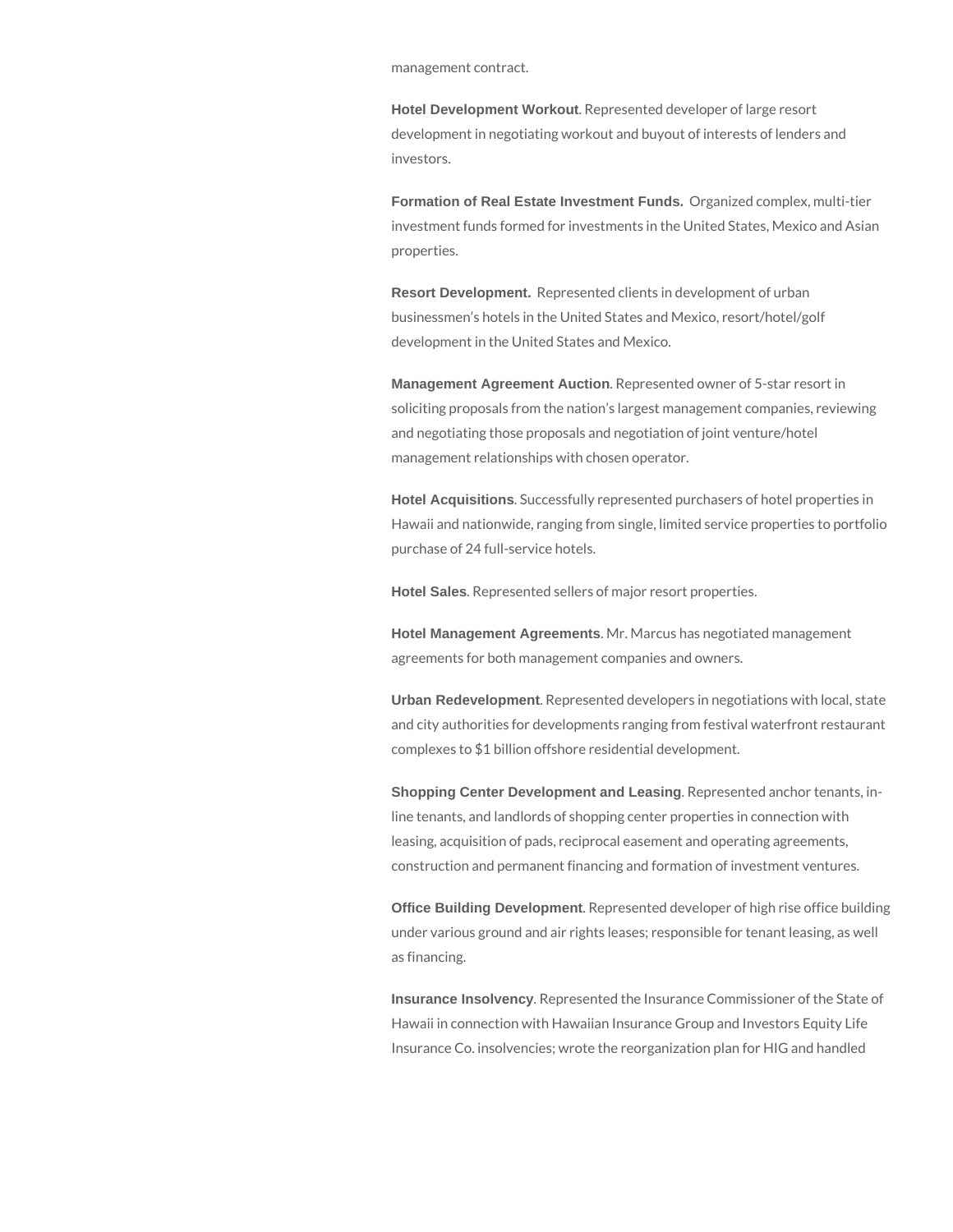sale of the company to Vesta Insurance.

### **What People Say:**

*Ken Marcus is a true professional and represents his clients with a caring attitude. He doesn't gloss over the facts, and while difficult to hear sometimes, he tells it like it is. He is incredibly responsive and delivers on promised timetables. Ken works well with others in and outside his firm, but is no pushover when advocating for his client. He immerses himself into the background of the case to ensure no one can pull the wool over his eyes. He is efficient and effective and I would recommend him to my friends and business associates."*

*Best Lawyers Client Comment*

*"Kenneth Marcus is described by sources as "a fantastic all-rounder" and "the complete package"when it comes to transactional real estate. His expertise in real estate acquisitions and leasing matters is highly sought after by clients based in Hawaii and on the US mainland."*

*Chambers and Partners, USA Directory of America's Leading Lawyers For Business, Real Estate*

*"Kenneth Marcus...broad practice incorporating both corporate and real estate finance issues."*

*Chambers and Partners, USA Directory of America's Leading Lawyers For Business, Corporate/Commercial*

*"Kenneth Marcus is held in very high regard on the developer side, his prominence boosted by a background in real estate syndication in New York. One peer commented: "He is the most business-minded attorney I have ever worked with. When it comes to documenting complex ideas, no one works faster or uses simpler language to explain things." Chambers and Partners, USA Directory of America's Leading Lawyers For Business, Corporate/Commercial*

*"Excellent client service and an "invaluable knowledge of local legal precedents and customs" make Kenneth Marcus a popular choice for real estate counsel. As an active member of the International Society of Hospitality Consultants, hotel management is an important area of his focus."*

*Chambers and Partners, USA Directory of America's Leading Lawyers For Business, Real Estate*

*"Kenneth Marcus is considered an exceptional figure who deals with the gamut of real estate matters, including financing, sales, purchases and leasing." Chambers and Partners, USA Directory of America's Leading Lawyers For Business, Real Estate*